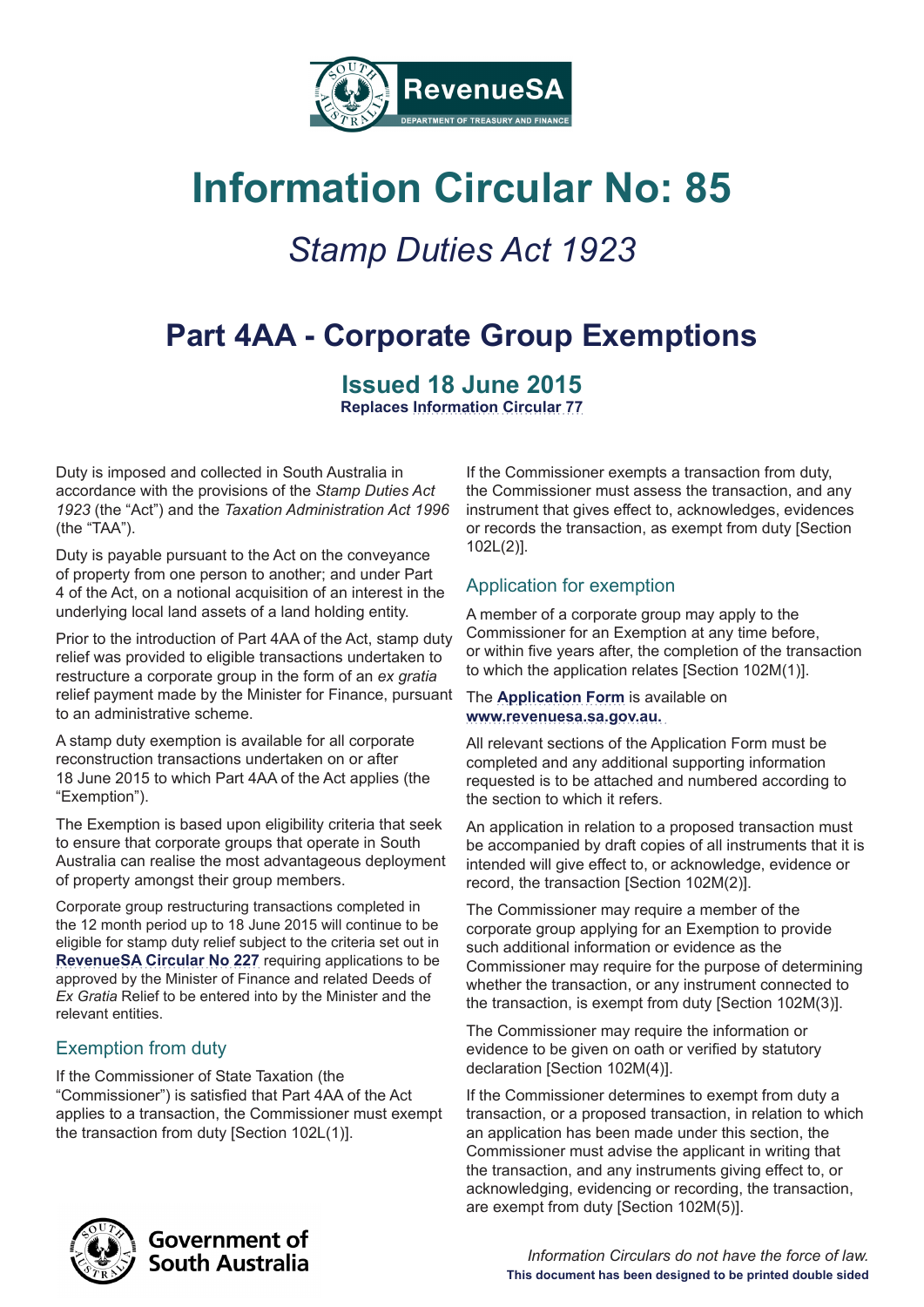### Transactions to which the Exemption applies

Part 4AA of the Act applies to:

- a transaction involving a conveyance of property, or an agreement to convey property, from a member of a corporate group to another member, or to other members, of a corporate group; and
- a transaction whereby, under Part 4 of the Act, a member of a corporate group notionally acquires from another member of the same corporate group an interest in the underlying local land assets of a land holding entity;

if:

- the corporate group's interest in the property the subject of the transaction is not diminished as a result of the transaction;
- $\rightarrow$  the purpose, or one of the purposes, of the transaction is to change (i) the structure of the corporate group; or (ii) the holding of assets within the corporate group;
- $\rightarrow$  the transaction does not result in property of the corporate group being held by a member of the corporate group as trustee of an ineligible trust; and
- $\rightarrow$  the transaction is not part of a tax avoidance scheme within the meaning of Part 6A of the TAA [Section] 102K].

An Exemption may be available to a transaction involving the transfer of a single asset or a single parcel of land between members of the same corporate group and it is not necessary to convey any particular minimum percentage of the assets of a group member.

#### **Example 1**

The parent corporation of a corporate group is a holding corporation for two wholly owned subsidiary corporations. In addition, the parent corporation itself owns land, which it leases to one of the subsidiary corporations. The parent corporation's land accounts for 15% of its total assets.

In order to facilitate the conversion of the parent corporation into a pure holding corporation and change the holding of assets within the corporate group, the parent corporation proposes that it convey its land to the subsidiary which leases the land.

Subject to all of the other requirements being met, the Exemption will be available.

## Corporate groups

A **corporate group** is comprised of a parent corporation and the subsidiaries of the parent corporation [Section 102J(3)].

Where a corporation (A) has:

- $\bullet$  a direct or indirect interest in another corporation (B) that is a proportionate interest of 90% or more; or
- a direct and indirect interest in another corporation (B) that, in combination, constitutes a proportionate interest of 90% or more,

#### then,

- A is the **parent corporation** of B; and
- ▶ B is a **subsidiary** of A [Section 102J(1)].

### Direct and indirect interests

In order to establish the relevant corporate group and its members, consideration is to be given to the types of interests a corporation has in any other corporation(s).

If a corporation (A) holds securities of another corporation (B), A has a direct interest in B [Section 102I(1)].

The direct interest that A has in B is to be expressed as a proportionate interest calculated by determining the percentage of B's total securities held by A [Section 102I(2)].

Two corporations are related corporations if:

- one has a direct interest in the other; or
- a series of such relationships can be traced between them through another or other related corporations [Section 102I(3)].

If a corporation (A) has a direct interest in a corporation (B) which is related to another corporation (C), A has an **indirect interest** in C [Section 102I(4)].

The indirect interest that a corporation has in another corporation is to be expressed as a proportionate interest calculated by multiplying together:

- a percentage representing the proportionate interest of A in B; and
- a percentage representing B's proportionate interest in  $C$ ;

and expressing the result as a percentage [Section 102I(5)].

#### **Example 2**

Corporation W holds 30% of Corporation X, which in turn holds 75% of Corporation Y, which in turn holds 50% of Corporation Z, with each successive holding arising by way of a direct interest.

In this case Corporation W's indirect interest in Corporation Z is to be expressed as a proportionate interest of 11.25%.

Corporation W also has an 80% direct interest in Corporation Z.

Corporation W therefore has a direct and indirect interest in Corporation Z, which in combination constitutes a proportionate interest of 91.25% (being the total of the indirect interest of 11.25% and the direct interest of 80%).

If corporation A is not entitled (whether directly or indirectly) to cast, or control the casting of, 90% or more of the maximum number of votes at a general meeting of corporation B, B is not a subsidiary of A [Section 102J(2)].

#### **Example 3**

Corporation L has a 100% direct interest in Corporation M and a 50% direct interest in Corporation N.

The other 50% interest in Corporation N is held by another person, as Corporation N was established in order to facilitate a joint venture.

The maximum number of votes Corporation L can control at general meetings of both Corporations M and N is in proportion to its interests in the corporations (being 100% and 50% respectively).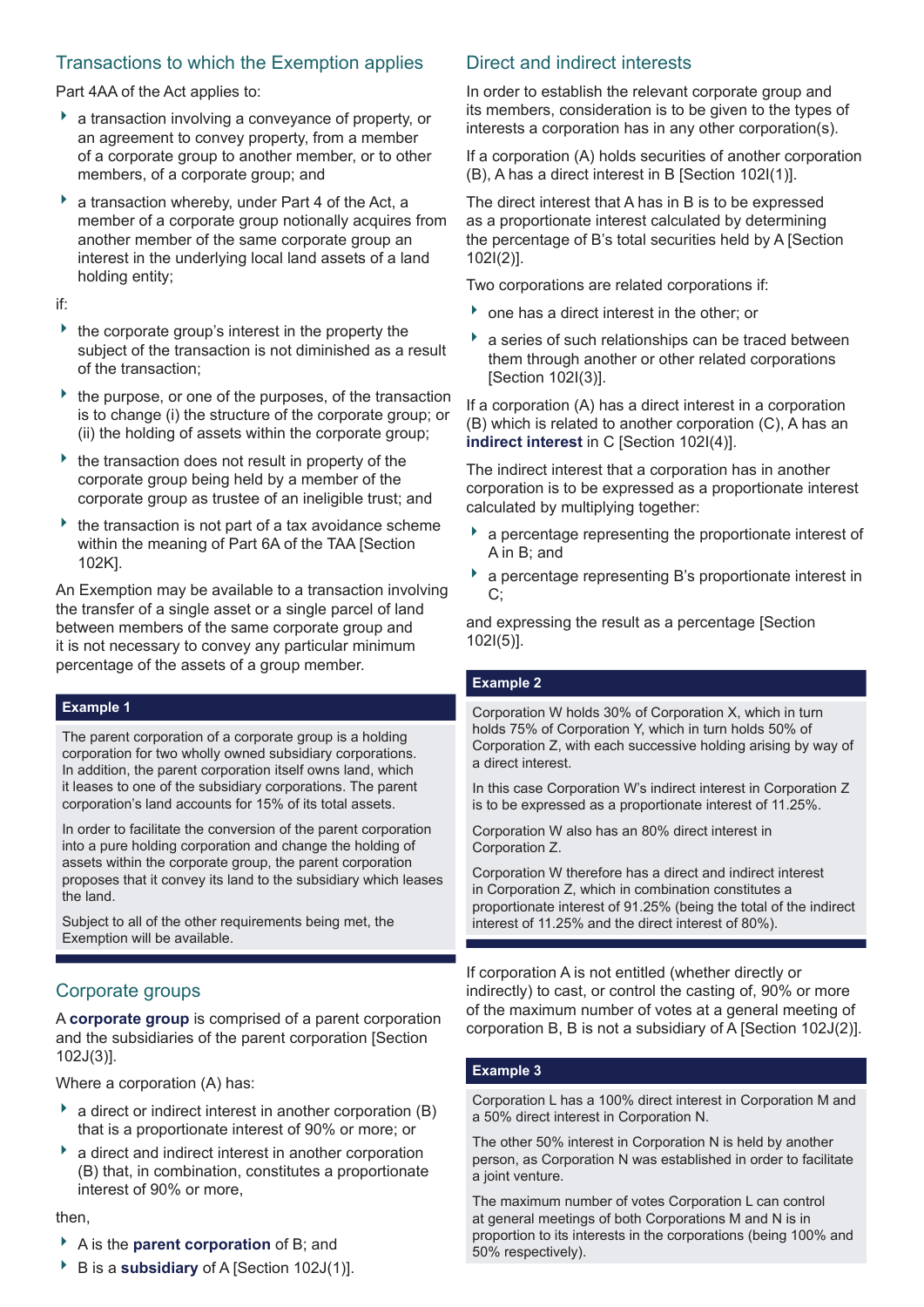In light of the above, Corporations L and M constitute a corporate group, with Corporation L being the parent corporation and Corporation M being a subsidiary.

However, Corporation N is not a member of a corporate group with either Corporation L, or Corporations L and M together, as:

- both Corporation L's (i) proportionate interest and (ii) entitlement to cast the maximum number of votes at a general meeting of Corporation N fall below the minimum 90% thresholds for there to be a corporate group comprising Corporation L and Corporation N; and
- only Corporation M is a subsidiary of Corporation L.

#### Conditions of exemption

An exemption granted in relation to a proposed transaction is subject to a condition that the applicant will, within two months after the transaction occurs, advise the Commissioner in writing if:

- $\rightarrow$  the actual transaction, or any circumstances relating to it, differs materially from the proposed transaction, or any circumstances of the proposed transaction, as specified in the exemption application; or
- **h** any information relevant to the transaction, or to any circumstances relating to it, differs materially from the information specified in the exemption application [Section 102N].

#### **Example 4**

At the time of applying for an exemption in relation to a proposed transaction involving the transfer of land from Corporation D to Corporation C, Corporation C had a 100% direct interest in Corporation D, such that Corporation C was the parent corporation of Corporation D, and hence Corporations C and D constituted a corporate group.

Following receipt of advice from the Commissioner that the proposed transaction was exempt from duty, and prior to the transaction occurring, Corporation C sold 49% of its interest in Corporation D to another corporation that was not a member of the corporate group.

Upon completion of the sale, Corporation C:

- ceased to have a proportionate interest of 90% or more in Corporation D; and
- ceased to be entitled to cast 90% or more of the maximum number of votes at a general meeting of Corporation D.

Consequently, Corporation D ceased to a subsidiary of Corporation C, and Corporations C and D ceased to be members of a corporate group.

The transaction the subject of the Commissioner's exemption was then undertaken.

As the proposed transaction involved the conveyance of property from a member of a corporate group to another member of the corporate group, and the actual transaction differed materially from the proposed transaction, the Commissioner must be advised.

#### Revocation of exemption

The Commissioner may revoke an exemption granted if:

- the Commissioner ceases to be satisfied that Part 4AA of the Act applies to the exempted transaction; or
- a party to the exempted transaction fails to comply with a condition under Section 102N; or
- the Commissioner becomes aware that:
- any draft copies of instruments accompanying the application for the exemption differ in a material particular from the corresponding instruments submitted for assessment by the Commissioner; or
- the applicant for the exemption provided false or misleading information, or failed to provide relevant information, in support of the application [Section 102O].

#### Duty payable if transaction ceases to be exempt

If the Commissioner determines to revoke an exemption granted in relation to a transaction, the following applies:

- $\rightarrow$  the Commissioner must give written notice of the determination to the parties to the transaction or to the parent corporation of the corporate group to which the parties belong or belonged; and
- $\rightarrow$  if the exemption is revoked after the transaction takes place:
	- duty is payable in relation to the transaction from the date of the transaction;
	- the liability of the parties to pay duty is to be assessed in relation to the circumstances applying at the date of the transaction as if the transaction had not been an exempted transaction;
	- the duty chargeable on an instrument is to be calculated according to the rates in force as at the date of the instrument;
	- for the purposes of Section 20 of the Act, the duty is to be regarded as having become chargeable on any relevant instrument in consequence of the Commissioner's determination to revoke the exemption;
	- the parties to the transaction may, at the discretion of the Commissioner, be liable to pay interest and penalty tax as if the failure to pay duty at the date of the transaction was a tax default under the TAA; and
	- the members of the corporate group to which the parties to the transaction belong or belonged are jointly and severally liable for payment of the duty [Section 102P].

#### **Definitions**

For the purposes of Part 4AA of the Act, the following definitions are applicable:

#### **Property**

From 18 June 2015, property includes land and prescribed goods [Part 4A Divisions 3 and 4].